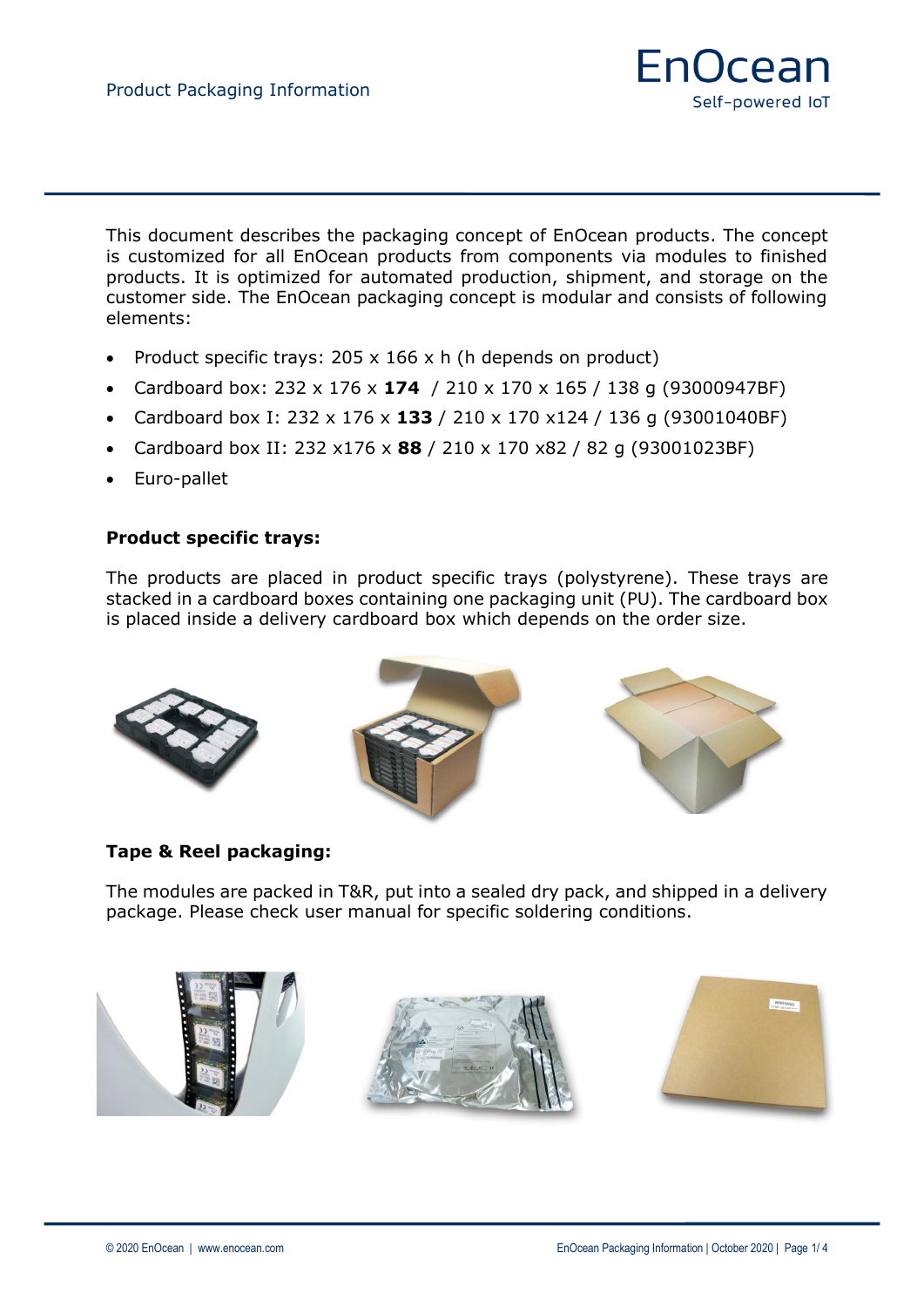

#### **Single packaging:**

Finished products are optional available in single packages with product documentation. Single packages can be cardboard boxes or plastic, they stacked into standard EnOcean cardboard boxes.



## **Euro-pallet**

Cardboard boxes are stacked on euro-pallets.

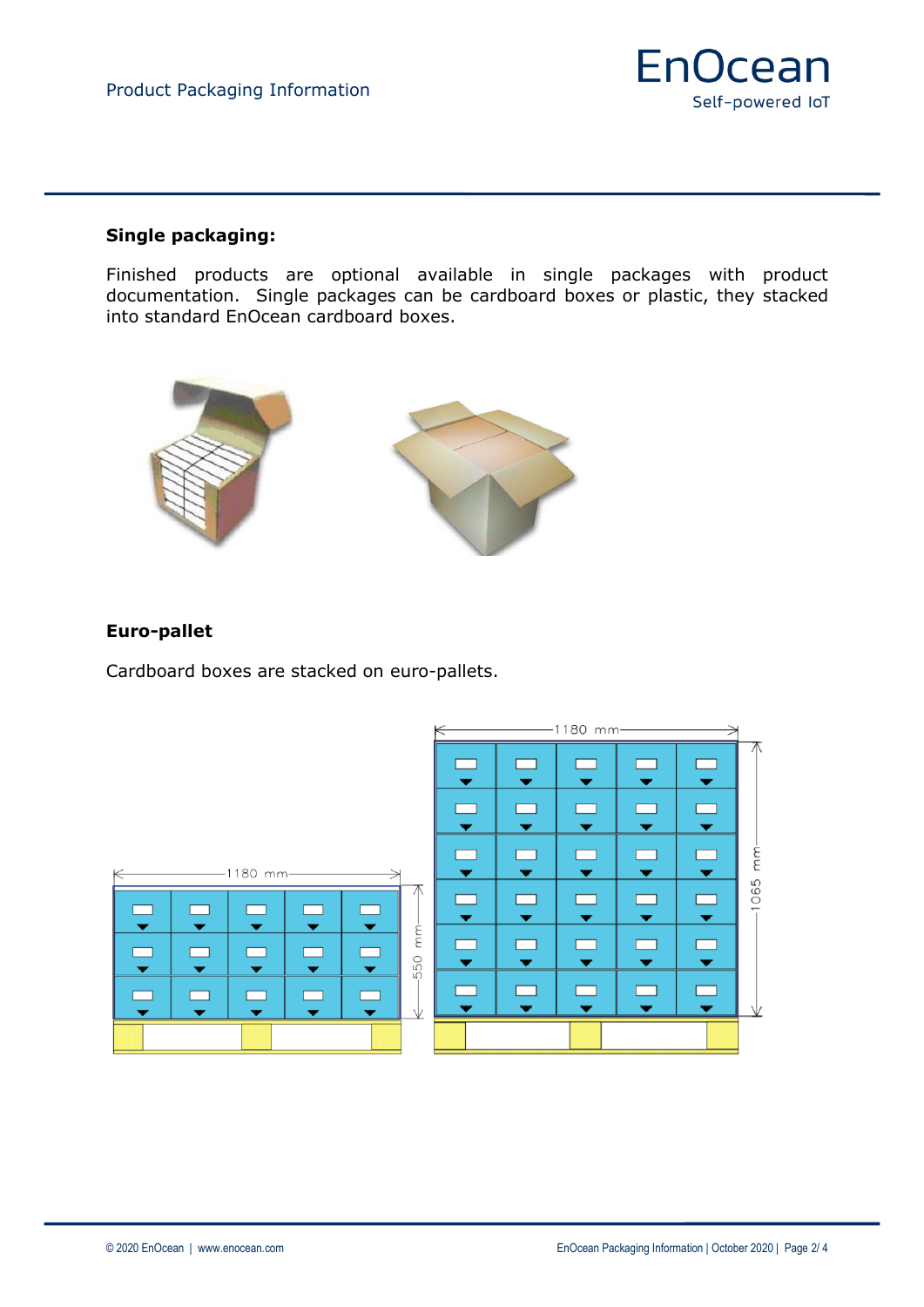

| <b>Product</b><br><b>Name</b>                                                               | <b>Packaging</b><br>Unit in pcs | <b>Tray</b>  | <b>T&amp;R</b>      | Weight<br>PU in kg | <b>Size</b><br>PU in mm |
|---------------------------------------------------------------------------------------------|---------------------------------|--------------|---------------------|--------------------|-------------------------|
|                                                                                             | <b>Tray 140</b>                 | X            |                     |                    | 232x176x174             |
| <b>ECO 200</b>                                                                              | T&R 400                         |              | X                   | 3.8                | 370x370x65              |
| <b>ECS 300</b>                                                                              | 250                             | Χ            |                     | 0.9                | 232x176x130             |
| <b>ECT 310</b>                                                                              | 100                             | $\times$     |                     | 0.4                | 232x176x88              |
| <b>EDK 350</b><br><b>EDK 350U</b><br><b>EDK 400J</b>                                        | 10                              |              |                     | 2.4                | 232x176x174             |
|                                                                                             |                                 |              |                     |                    |                         |
| <b>HSM 100</b>                                                                              | 100                             | $\times$     |                     | 0,4                | 232x176x88              |
| <b>PTM 210x</b><br><b>PTM 215x</b>                                                          | 100                             | X            |                     | 2,7                | 232x176x174             |
| <b>PTM 535x</b>                                                                             | 100                             | $\times$     |                     | 0, 5               | 232x176x88              |
| <b>STM 300x</b><br><b>STM 400J</b><br><b>TCM 300x</b><br><b>TCM 400J</b><br><b>TCM 310x</b> |                                 |              |                     |                    |                         |
| <b>TCM 410J</b>                                                                             | T&R 250                         |              | X<br>$\overline{X}$ | 1,1                | 350x340x58              |
| <b>TCM 515x</b><br><b>STM 320x</b>                                                          | T&R 250                         |              |                     | 1,1                | 350x340x58              |
| STM 42xJ                                                                                    | 100                             | X            |                     | 1,1                | 232x176x174             |
| STM 33xy<br>STM 43xy                                                                        | 100                             | $\mathsf{X}$ |                     | 1,1                | 232x176x174             |
| <b>STM 350x</b>                                                                             | 100                             | X            |                     | 1,1                | 232x176x174             |
| <b>STM 550x</b>                                                                             | 100                             | X            |                     |                    | 232x176x174             |
| <b>TCM 320</b><br><b>TCM 320U</b>                                                           | 100                             | $\times$     |                     | 1,0                | 232x176x174             |
| <b>USB 300</b><br><b>USB 400J</b><br><b>USB 500U</b>                                        | 100                             | X            |                     | 1,9                | 232x176x174             |